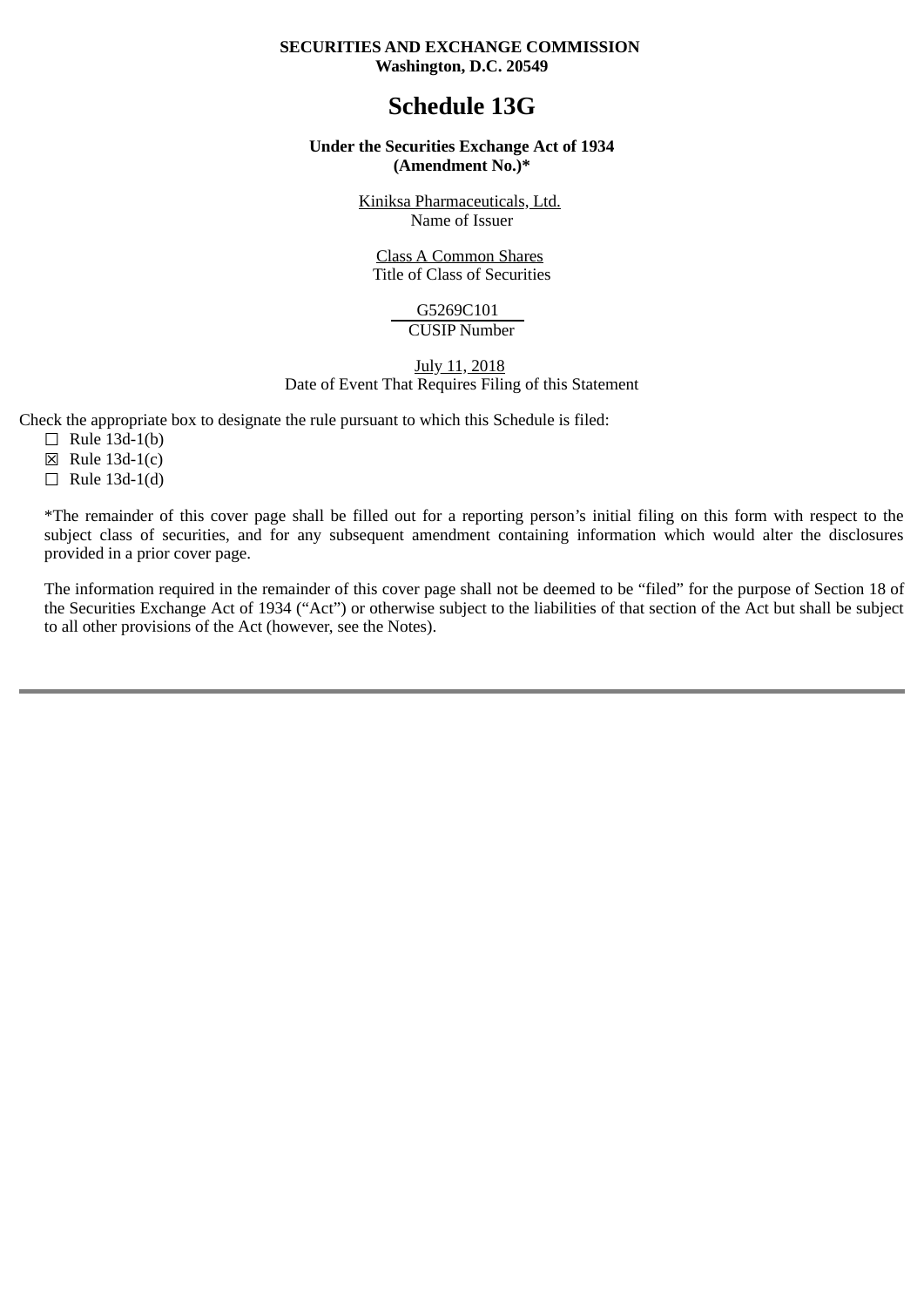| <b>CUSIP No. 65269C101</b> |                                                                                          | 13G |                                 | Page 2 of 5 Pages |  |  |
|----------------------------|------------------------------------------------------------------------------------------|-----|---------------------------------|-------------------|--|--|
| $\mathbf{1}$               | <b>NAME OF REPORTING PERSON: Robert Desnick</b>                                          |     |                                 |                   |  |  |
| $\overline{2}$             | <b>CHECK THE APPROPRIATE BOX IF A MEMBER OF A GROUP</b><br>(a) $\Box$<br>$(b)$ $\square$ |     |                                 |                   |  |  |
| $\mathbf{3}$               | <b>SEC USE ONLY</b>                                                                      |     |                                 |                   |  |  |
| 4                          | <b>CITIZENSHIP OR PLACE OF ORGANIZATION</b>                                              |     |                                 |                   |  |  |
|                            | U.S.                                                                                     |     |                                 |                   |  |  |
|                            | <b>NUMBER OF</b>                                                                         | 5   | <b>SOLE VOTING POWER</b>        |                   |  |  |
| <b>SHARES</b>              |                                                                                          |     | 534,295                         |                   |  |  |
| <b>BENEFICIALLY</b>        |                                                                                          | 6   | <b>SHARED VOTING POWER</b>      |                   |  |  |
| <b>OWNED BY</b>            |                                                                                          |     | 398,556                         |                   |  |  |
| <b>EACH</b>                |                                                                                          | 7   | <b>SOLE DISPOSITIVE POWER</b>   |                   |  |  |
| <b>REPORTING</b>           |                                                                                          |     | 534,295                         |                   |  |  |
| <b>PERSON</b>              |                                                                                          | 8   | <b>SHARED DISPOSITIVE POWER</b> |                   |  |  |
| <b>WITH</b>                |                                                                                          |     | 398,556                         |                   |  |  |
| $\boldsymbol{9}$           | AGGREGATE AMOUNT BENEFICIALLY OWNED BY EACH REPORTING PERSON                             |     |                                 |                   |  |  |
|                            | 932,851                                                                                  |     |                                 |                   |  |  |
| 10                         | CHECK BOX IF THE AGGREGATE AMOUNT IN ROW (9) EXCLUDES CERTAIN SHARES<br>$\Box$           |     |                                 |                   |  |  |
| 11                         | PERCENT OF CLASS REPRESENTED BY AMOUNT IN ROW (9)                                        |     |                                 |                   |  |  |
|                            | 5.8%                                                                                     |     |                                 |                   |  |  |
| 12                         | <b>TYPE OF REPORTING PERSON</b>                                                          |     |                                 |                   |  |  |
|                            | IN                                                                                       |     |                                 |                   |  |  |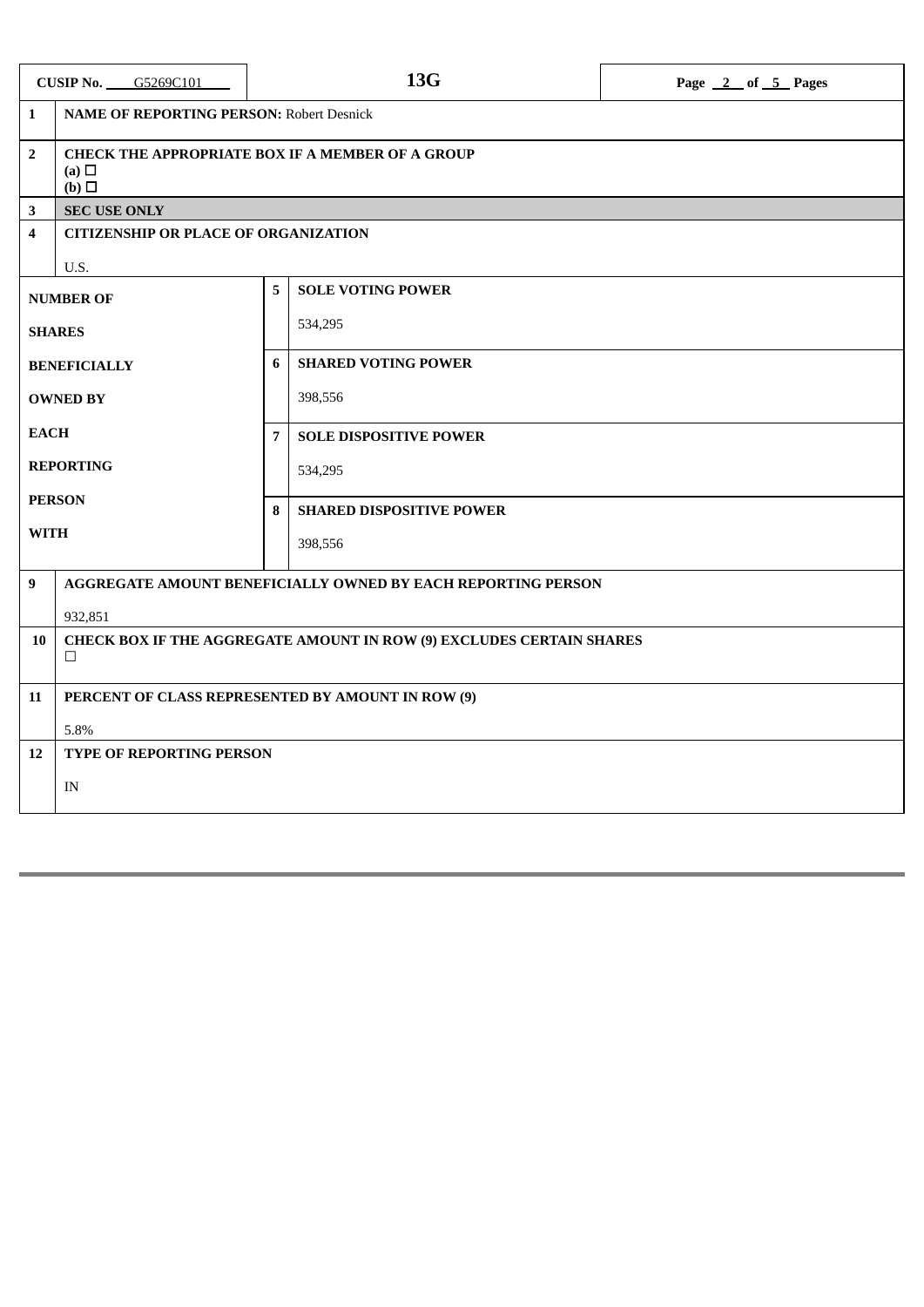#### **Item 1.**

|         | (a) | Name of Issuer                                               |
|---------|-----|--------------------------------------------------------------|
|         |     | Kiniksa Pharmaceuticals, Ltd.                                |
|         | (b) | <b>Address of Issuer's Principal Executive Offices</b>       |
|         |     | 100 Hayden Ave.<br>Lexington, MA 02421                       |
| Item 2. |     |                                                              |
|         | (a) | Name of Person Filing.                                       |
|         |     | <b>Robert Desnick</b>                                        |
|         | (b) | Address of Principal Business Office or, if none, Residence. |
|         |     | 170 E. 93rd St.<br>New York, NY 10128                        |
|         | (c) | Citizenship.                                                 |
|         |     | <b>US Citizen</b>                                            |
|         | (d) | Title of Class of Securities.                                |
|         |     | <b>Class A Common Shares</b>                                 |
|         | (e) | <b>CUSIP Number.</b>                                         |
|         |     | G5269C101                                                    |
| Item 3. |     | Not applicable.                                              |

#### **Item 4. Ownership**

(a) **Amount beneficially owned:** As of July 16, 2018, Desnick / Herzig 2012 GST Trust UAD 10/23/12 (the "Trust") beneficially owns 398,556 Class A common shares of the Issuer. As of July 16, 2018, Robert Desnick Roth IRA (the "Desnick Roth IRA") beneficially owns 292,984 Class A common shares of the Issuer, which includes 214,101 Class B common shares of the Issuer that are convertible into Class A common shares at any time at the option of the holder, with prior notice to the Company, on a one-for-one basis. As of July 16, 2018, Dr. Robert Desnick beneficially owns 241,311 Class A common shares of the Issuer, which includes options exercisable within 60 days following July 16, 2018 to purchase 3,659 Class A common shares of the Issuer.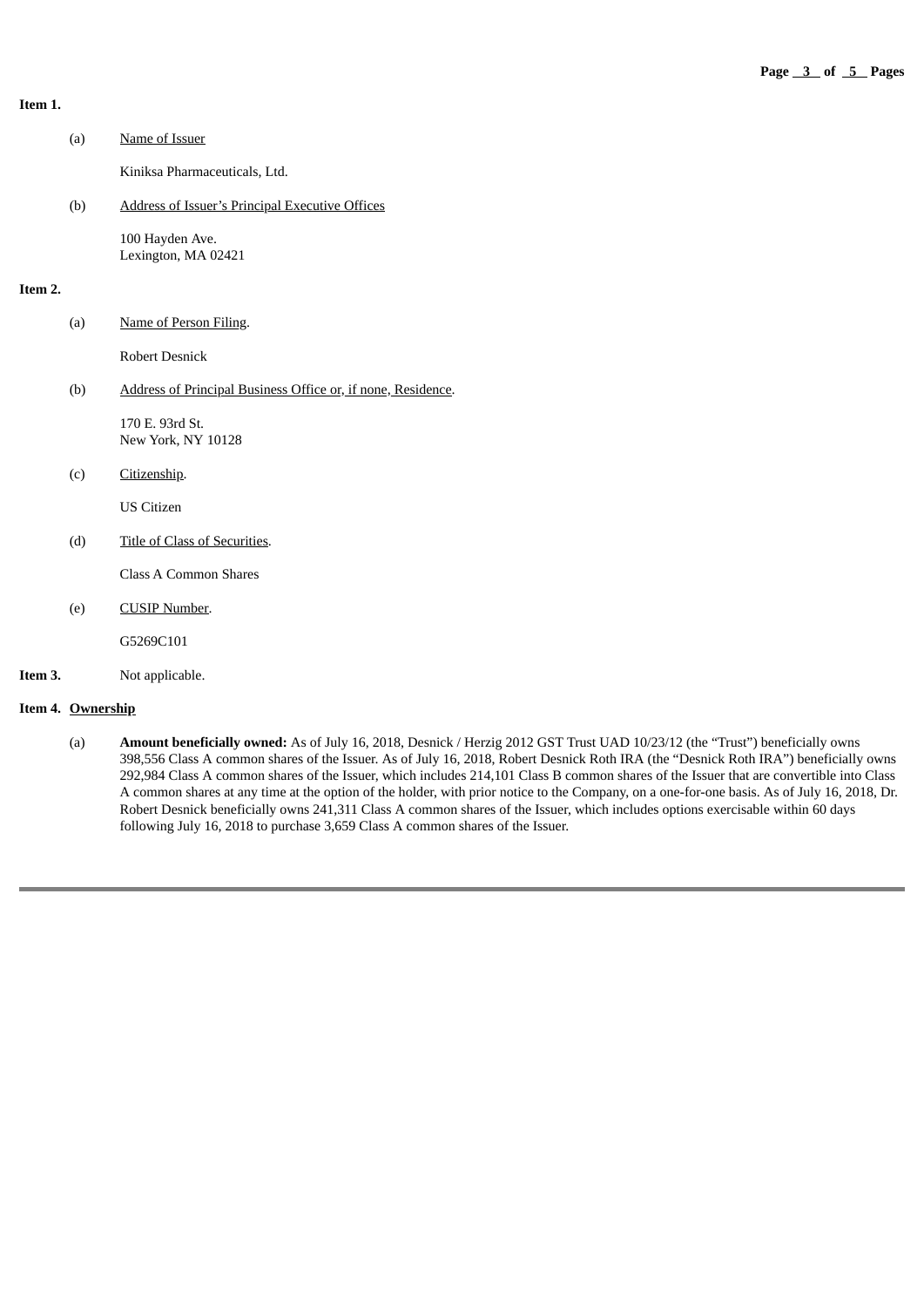Dr. Desnick has sole voting and dispositive control over the shares held by the Desnick Roth IRA. Dr. Edward Schuchman is the trustee of the Trust. However, Dr. Desnick also may direct the voting and disposition of the shares of the Issuer held by the Trust.

Accordingly, as of July 16, 2018, Dr. Desnick may be deemed to the beneficial owner of 932,851 Class A common shares of the Issuer.

- (b) **Percent of class:** Based on the Issuer's prospectus dated May 23, 2018 (SEC File No. 333-224488) and a press release by the Issuer on June 25, 2018, the reporting person believes that the Issuer has 15,754,771 Class A common shares issued and outstanding. As of July 16, 2018, Dr. Desnick may be deemed to the beneficial owner of 932,851 Class A common shares of the Issuer, or 5.8% of such class.
- (c) **Number of shares as to which the reporting persons have**:
	- (i) **Sole power to vote or to direct the vote:** 534,295 Class A common shares
	- (ii) **Shared power to vote or to direct the vote:** 398,556 Class A common shares
	- (iii) **Sole power to dispose or to direct the disposition of:** 534,295 Class A common shares
	- (iv) **Shared power to dispose or to direct the disposition of:** 398,556 Class A common shares
- **Item 5. Ownership of Five Percent or less of a Class**. Not Applicable
- **Item 6. Ownership of More Than Five Percent on Behalf of Another Person.** Not Applicable
- Item 7. Identification and Classification of the Subsidiary which Acquired the Security Reported on by the Parent Holding Company. Not Applicable.
- **Item 8. Identification and Classification of Members of the Group**. Not Applicable.
- **Item 9. Notice of Dissolution of Group.** Not Applicable.

### **Item 10. Certification.**

By signing below I certify that, to the best of my knowledge and belief, the securities referred to above were acquired and are held in the ordinary course of business and were not acquired and are not held for the purpose of or with the effect of changing or influencing the control of the issuer of the securities and were not acquired and are not held in connection with or as a participant in any transaction having that purpose or effect, other than activities solely in connection with a nomination under § 240.14a-11.